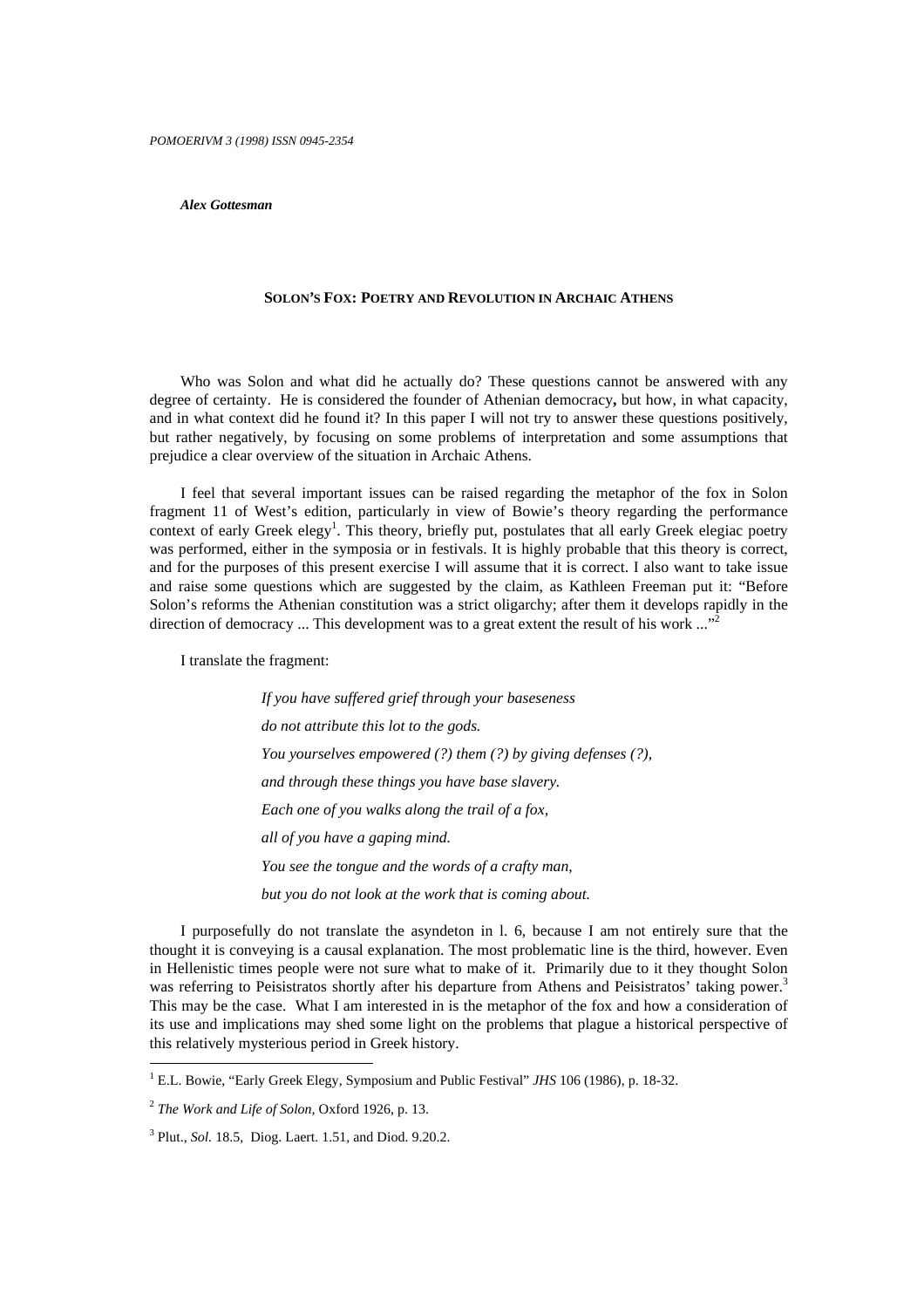The proverbial craftiness of the fox has a long history<sup>4</sup>. But I feel that the sense of these lines cannot be apprehended fruitfully by considering other examples of the use of fox-imagery. Cratinus fr. 135 K-A has the sense "each one of you is bribed like a fox." This meaning is probably not what Solon intended. According to Masaracchia<sup>5</sup> the meaning of the line is "ciascuno di voi va sulle orme della volpe" (293). This is what comes to mind most readily. But I do not entirely agree with the implications he draws from this reading. He draws attention to the fox's greed; and this does capture part of the sense, but not all of it. The fundamental question is, does the fox refer to the citizens (or whomever the elegy is addressed to), or does it refer to the "crafty man" in l. 7. Either reading carries implications; both readings are plausible.

If the thought is that the citizens are *becoming* foxes, the meaning is that they are becoming crafty and unscrupulous, because their minds are deficient. And the crafty man is the one that is causing them to be so, and they fail to see the work of their indifference. But if the thought is that they are *following* a fox in following this man (whoever the crafty man is), the meaning is that their porousness of mind in displayed in their listening to the crafty man. I grant, that the difference in meaning is very slight between the two variations. But it is important if we want to know the context of the poem's performance.

The problem with considering l. 5 to refer to the citizens' craftiness is that in the following line their vo $\tilde{\sigma}_{\zeta}$  is called  $\chi \alpha \tilde{\sigma} \nu \sigma_{\zeta}$ . The focus of Solon's accusation is not the fox then, but the citizens, specifically their empty-mindedness. I doubt that a fox can be called "empty-minded," since it is proverbial for its unscrupulous craftiness. The other possibility for the sense of these lines is derived from other Solonian poems, particularly the "Eunomia" and 9W, wherein Vlastos and others<sup>6</sup> see a new concept of civic duty emerging. This sense can be summed up: citizens must look after one another. Usually, this view is expressed in the context of the evidence for archaic polution; and Solon is given the credit for the shift from a supernatural ethic to a civic ethic. Accordingly, the metaphor of the fox is meant to invoke an image of greed and indifference. Masaracchia's interpetation - i.e. to take the poem as a general warning against thoughtlessness - follows along the basic lines of Vlastos's, but the reading can only be persuasive, as he astutely says  $(292)^7$ , if we ignore the sources themselves, all of whom interpret the fragment as refering to Peisitratos' rise to power, and take l. 7 to refer to "a man" in the general sense, and not one particular man, i.e. Peisitratos. This reading tends to gloss over the problematic l.3, whereas my reading would preserve the ancient commentators' interpretation.

Following my reading of Solon's lines, they become a rebuke against the citizens for not staying the course, but rather following the tracks of a fox, not through craftiness but through stupidity. The

<sup>4</sup> Most prominent for our purposes are Babr. 95, 103, Aes. 147, Ael. 6.24, 13.11; also in Aristophanes, *Peace* 1190, where for the first time comparison is drawn between the craftiness of the fox and the bravery of a lion, and *Wasps* 1241, "it is not possible to play the fox and to be a friend to both ...;" also in *Lys.* 1268, where we have αίμυλᾶν ἀλωπέκων, "the craftiness of foxes," in contrast to "an easy [ευπορος] friendship through covenants [συνθήκαις]".

<sup>5</sup> *Solone*, Firenze: La Nuova Italia Editrice 1958, p. 289-295.

<sup>6</sup> "Solonian Justice", *CP* 41 (1946), p. 65-83, was the first. Recently J. McGlew, *Tyranny and Political Culture in Ancient Greece,* Cornell University Press 1993, p. 91-123. He has a very different take on Solon 11 than myself. He sees it as an expression of contempt "for his competition, the Athenians who have different ideas of his political responsibility and their own" (101). To support this he follows the GP edition, which cuts the fragment off after "you look to the tongue and words of a wily man" and does not take "you do not see what work is happening" as part of the same poem.

<sup>7</sup> Thus also Wilamowitz-Müllendorf, *Aristoteles und Athen,* II.312: "... nicht um einen einzelnen, sondern um eine mehrheit ..., die μεγάλοι ἄνδρες."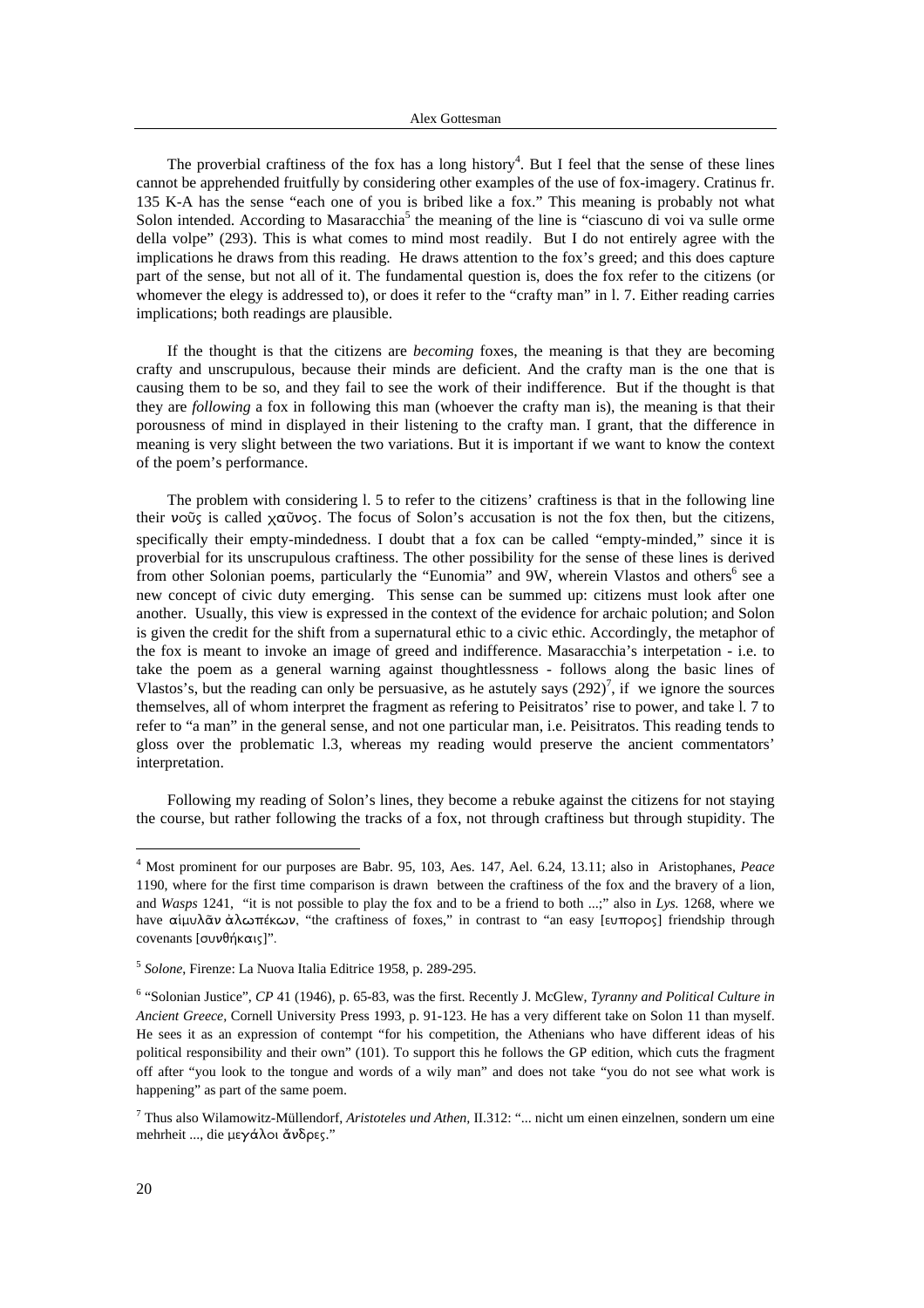fox is not the primary thing here, it is the tracks and their being followed. In other words I take the image to refer to the *actual* tracks, not to tracks in a metaphorical sense. The fox is a scavenging animal, and it wanders from here and there when it is moving. So I take the lines to refer to a foxhunt. Xenophon describes dogs hunting hares<sup>8</sup>, and the hunting of a fox should not be very different. The hounds "make many circles and tangents ... they lose their prey, they find it again ..." Accordingly, the sense becomes: you are wandering aimlessly, i.e. you have lost your sense of direction<sup>9</sup>.

The main reason why I prefer my reading to Masaracchia's is that viewed this way, an important problem comes into view: Exactly why did Solon write poetry? And more importantly: How does his poetry relate to what he is accredited with accomplishing?

McGlew emphasizes Solon's role as a mediator. He makes the claim that it was by utilizing the framework of tyranny that he accomplished his legislation.<sup>10</sup> He points to the tradition of Solon ostracizing himself for a period, in which various stories locate him in Egypt<sup>11</sup>, or in Asia Minor<sup>12</sup>, and relates it to an abdication of tyrannical power: "... Solon reformed Athens the way a tyrant ruled his city: alone and in possession of extraordinary political power" (94). This viewing of Solon as a tyrant is plausible, if we solely want to understand how to make sense of the reforms that were attributed to him. We cannot imagine how one man, given the situation that AP and Plutarch give us, managed to do so much, unless he wielded dictatorial authority. But the problem is that no one ever called him a tyrant. AP calls him  $\delta$ ήμου προστάτης (2.3)<sup>13</sup>, but he is never called a tyrant<sup>14</sup> And as

<sup>10</sup> The AP says: "Having become master of affairs [κύριος πραγμάτων] ..." he freed the people, divided everyone into classes, giving the upper classes right to magistracies, and the lower classes right to attend assemblies (6-7).

<sup>11</sup> Plato *Tim.* 20e ff. The thing to note here is the context of the story's transmission. Donald Zeyl translating: "It's a story that Solon, the wisest of the seven sages once vouched for. He was a kinsman and a very close friend of my great-grandfather Dropides. Solon himself says as much in many places in his poetry. Well, Dropides told the story to my grandfather Critias, and the old man in turn would tell it to us from memory. The story is that our city had performed great and marvelous deeds in ancient times, which owing to the passage of time and the destruction of human life, have vanished". Side note: φθορᾶς ἀνθρώπων could be either subjective or objective, making this sentence tantalisingly ambiguous.

<sup>12</sup> RE's "Solon" article (p. 950) for full listing of testimonia.

<sup>&</sup>lt;sup>8</sup> *Cyn.* 3.1. In 6. 3 he says that dogs should not become accustomed to hunting foxes, presumably because they will lose the trail of the hare and be thrown completely off by the meandering scent of the fox. If this small piece of evidence may be permitted to bear any weight, we could even say that Solon's sense is: "You have gone completely off the track."

<sup>9</sup> I believe that a closer idea to Solon's original intent can be obtained by considering an image in Dante. In *Inf.* 3.25-66, the first pocket of hell, Dante is confronted by an immense crowd of souls. They are following a banner (52), Virgil tells him "guarda e passa," observe them and move on. These are they who were neither for God nor for his enemies (63), and so they have a fate worse than death (46). They were indifferent, or only for themselves (39), and they are legion (56-7). The particular image that I want to draw attention to is the banner (insegna). Dante characterizes it as "whirling" -girando- and behind it follows the crowd in whatever direction it might lead. These are whose mind is truly  $\chi\alpha\tilde{v}\nu$ os, they have no will of their own, but follow the herd and the fashion of the day.

<sup>&</sup>lt;sup>13</sup> See P.J. Rhodes, *A Commentary on the Aristotelian Athenaion Politeia*. Oxford, 1981, p. 97. He observes that Her. 3.82.4 very much sets up an opposition between tyrant and the "people's protector." In contrast, the AP (28.2) also mentions Peisistratos by that title. However 14.2 makes clear that a tyrant is something different from a protector: Solon knew that Peisistratos was "aiming at tyranny" -  $\dot{\epsilon}$ πιτιθέμενον τυρανν[ $i[\delta]$ ι].

<sup>&</sup>lt;sup>14</sup> Thiel, in his *Studies in Ancient History*, Gieben 1994, p. 23-31, discusses the statement that Solon is to have said (Plut., *Sol.* 14.8), "tyranny is a good fort [ $\chi \omega \rho$ [ov], but it has no exit  $\alpha$ [ $\alpha$ ] ( $\alpha$ ]," and dismisses them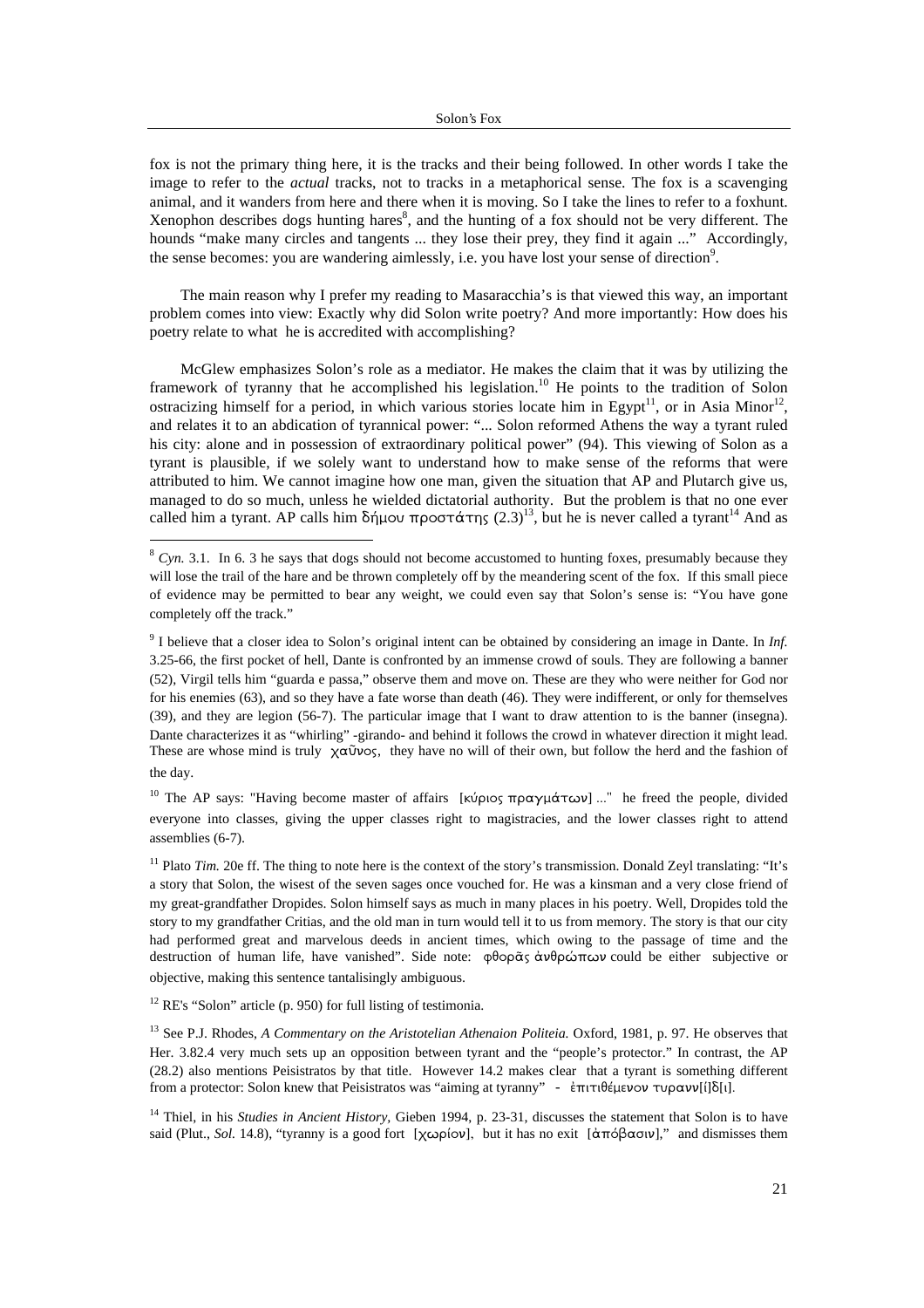to the question whether he was an Aesymnete<sup>15</sup> it would be logical if he was ever called that, for this would explain how exactly he managed to accomplish his reforms.

Here we must consider the matter from a historiographical perspective. I find Hignett's view<sup>16</sup> appealing, that Solon could not have been a democratic hero before there was a democracy, and most of the tradition is probably an invention. I find it very difficult to understand and believe the view held both by ancient and modern commentators that "the Athenians, in a state of tension between rich and poor, chose Solon to be archon and mediator". Such choices are not just made. The transition from the period of strife that would inevitably precede drastic change cannot have been solved by one man legislating laws, no matter how wise he was. In Plutarch, the attributions reach the realm of the absurd. The Athenians saw Solon as alone blameless and unprejudiced (14.1). He taught them to feel sympathy with each other as though they were part of the same body (18.6). These claims are unbelievable. It is clear that even by Plato's time, people had lost any historical (what we would term so) perspective and were relying on hearsay and oral tradition. They, like us, were also trying to make sense of Solon's activity<sup>17</sup>. The problem, however, is: if Solon had the power (regardless of its specific nature) to bring about even a portion of the accomplishments he is accredited with, why would he write poems that almost seem to be pleading with the people?

I agree with Jacquelline de Romilly when she says<sup>18</sup>, "The Greeks were not interested in civilizations but in practical and political life; and, although they relished general ideas, their political life was too narrow and their attention too much in contact with immediate reality for them to dream of such grand prospects [i.e. the idea of the progress of power]. Also, these prospects rested on a notion that man himself changes, which was quite foreign to them. It is no surprise, then, that no Greek ever ventured to imagine such patterns." Aristotle is especially frustrating. We would expect him to have some insight into the question of the emergence of democracy, but he offers us nothing better than, "Democracy... arises out of the notion that those who are equal in any respect are equal in all respects; because they are equally free, they claim to be absolutely equal" (*Pol.* 5.1.1301a30, tr. Barnes). Confronted by such intransigence from our ancient authorities we have to ask ourselves: Is this question we are asking, how did democratic institutions come about, fair? It obviously never struck Aristotle. Are we perhaps abusing history for our own interests? I have to answer: yes and no. It would be naive to suppose that the social-structure and institutions of the city-state came about smoothly, without upheaval. On the other hand, it would be foolish to assume that only a great struggle can bring about change and form institutions. Aristotle makes the claim: "Revolution may be facilitated by the slightness of the change"  $(5.4.1303a20)^{19}$  Previously in the same section (a15) he makes the claim that states can change without revolution, "sometimes owing to election contests  $[\dot{\epsilon} \rho \theta \epsilon \dot{\alpha} \sigma]$ ," of which case he gives Heracleodorus as an example. To get a clearer picture of Solon's time we have to confront the ancient authors' prejudices, but also our own.

as unfitting Solon's profile, who would have refused tyranny "on principle." This sort of argument, I find, is circular: we know Solon's principles through his statements and then adjudge his statements through his princliples. But even the ancients did not have much more than this to go on.

15 Arist., *Pol.* 3.14.1285b25.

<sup>16</sup> A History of the Athenian Constitution to the End of the Fifth Century, Oxford 1952.

 $17$  Plutarch (14.1) says that Phanias the Lesbian claims Solon achieved the reconciliation between rich and poor by means of deceit. Thiel, op. cit. p. 21, points out that the Phanias-fragment may indicate that Solon himself made no positive promises, as far as was known in Phanias' time.

<sup>18</sup> *The Rise and Fall of States According to Greek Authors,* University of Michigan 1977, p. 5.

<sup>19</sup> παρά μικρόν. In the previous section he mentions Heracleodorus of Oreum, who "from an oligarchy made [κατεσκεύασεν] a constitution and democracy" (1303a19). Again, the same assumption: one man *made* a constitution and a democracy.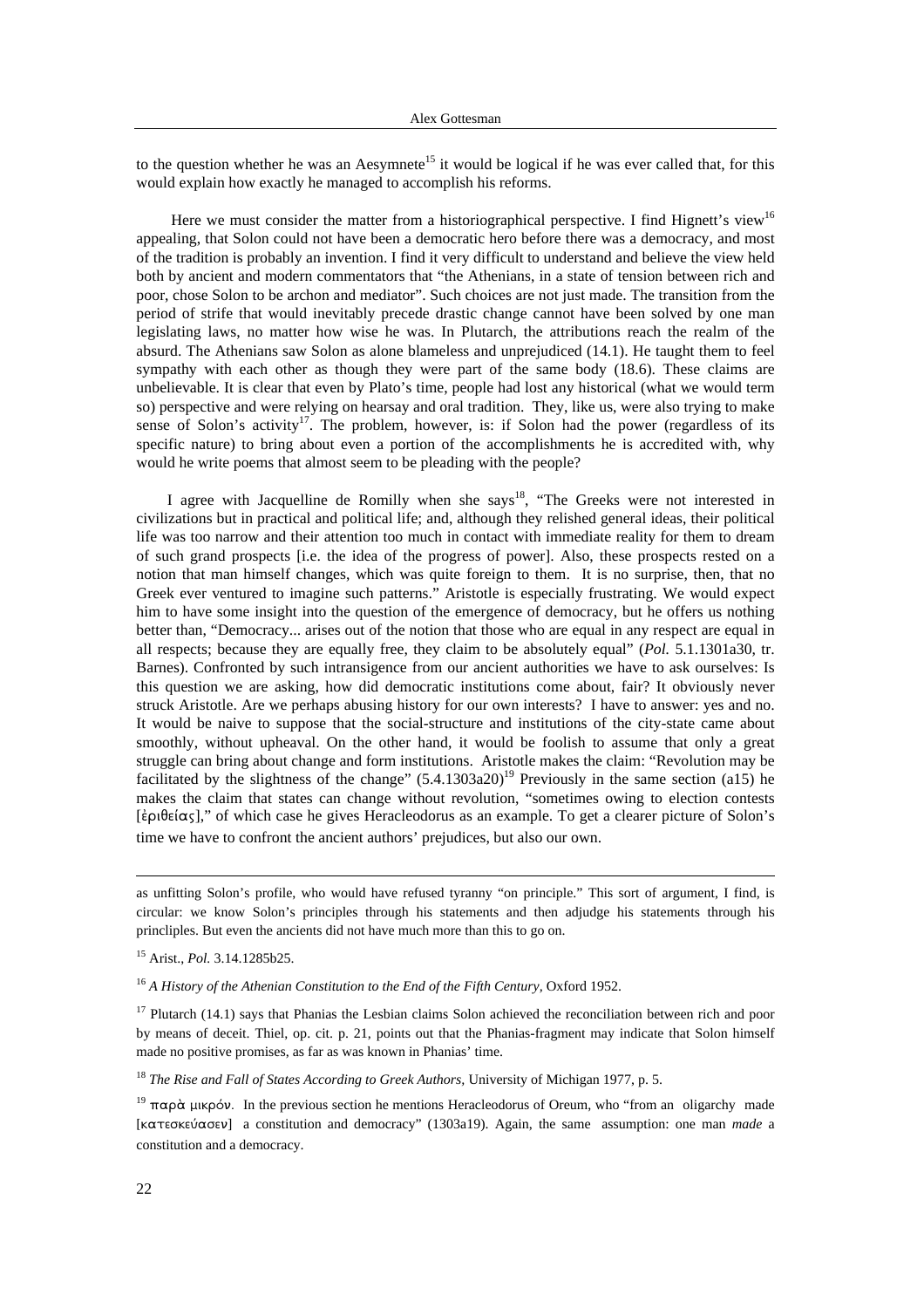To review: If we say that Solon achieved his program single-handedly, as our ancient sources suggest and most modern commentators seem to assume, we are claiming he had tyrannical power, which as we have seen is not the case. If, on the other hand, we say he was only the foremost of a reform party, we risk being anachronistic and positing democracy before democracy is supposed to have existed. There must be a middle ground. We must avoid the error of the either/or fallacy: either democracy or no democracy. Rather, we can say that the mechanism and the institution of democracy *followed* its spirit. That is, the climate of discussion and disputation was present before the formal assemblies - an *informal* democracy. And this mechanism being present, through it the change of the social status of the classes was effected.

The other alternative we have is a large-scale upheaval in the model of the French revolution, which none of our sources so much as makes a hint at, unless they understood by *stasis* the whole gamut of conflict, forensic to bloody, and not just "party strife" as the word is usually translated. This postulation would solve the problem of the origin of democracy, but would run counter to the facts. Unless we are willing to claim that the history of this conflict is buried in myth and perhaps even purposefully repressed.

Further, to view Solon as a moralist is to overestimate the power of the moralist in general. In my opinion a moralist records the morality of his time and gives it a rational foundation, but rarely seeks or succeeds in changing it. Attempts to see a theorist in  $\text{him}^{20}$  are also suspicious, both because they inevitably need to read too much into his fragments, which are after all just that, and because the fragments have nothing of theory in them, as I understand the word<sup>21</sup>.

The accounts we have paint a very bleak picture of the situation before the reforms. AP 2 says: "The poor and their wives and their children were in slavery to the rich ... If they failed to pay they became subject to arrest, both they and their children. And loans were with their bodies as security ... They were without a share, so to speak, in anything." Now, we have to be careful how we read this passage. Woodcock is right to caution  $\text{us}^{22}$ . Notice the rhetorical nature of the passage, the insistence of mentioning children and wives. Then the pun: "with a share in nothing," literally. This is clearly an oversimplified view the AP displays. Perhaps it betrays the author's bias, perhaps it was written in support of democracy by showing how bleak things were before. At any rate, it should be taken with a grain of salt.

A more realistic view is that espoused by Rhodes that the opposition to the nobles came not only from the poor but also from the ignoble wealthy (96). Aristotle recounts for us the reasons that men revolt: profit or honor, or their opposites (5.2.1320a30). It is very easy to conceive the shift from Homeric aristocracy to oligarchy would have kept the principles of nobility, while at the same time new occupations such as trader and merchant would have produced a class of wealthy people of ignoble birth. These would have found themselves possessors of economic yet not institutional power and influence. And they would have provided a substantial impetus for change.

<sup>&</sup>lt;sup>20</sup> This is a view that Emily Anhalt develops most successfully. Although she focuses on what aspects of thought would have compelled Solon to introduce democracy. So she reads his poems as instances of political theory, not as I do, as traces of conflict and politics.

 $21$  If pressed to point to one concept that Solon might have introduced into Athenian political discourse, I would say that would be *aletheia.* See T. Cole, "Archaic Truth", *Quaderni Urbinati di Cultura Classica* 13 (1983), p. 7- 28. He makes a plausible reconstruction of the word's meaning. He bases his ideas on passages of Homer, Pindar and Aeschylus primarily, but there is no reason to think that his conclusion, "the linguistic success [of  $\dot{\alpha}\lambda$ ήθεια] can be explained ... as yet another aspect of the general passage in Greek thought from oral, mythical and poetic to logical and rational" (28), cannot also be applied fruitfully to interpretation of Solon, specifically fr. 10 W.

<sup>22</sup> *Solon the Liberator,* Octagon 1965, p. 17.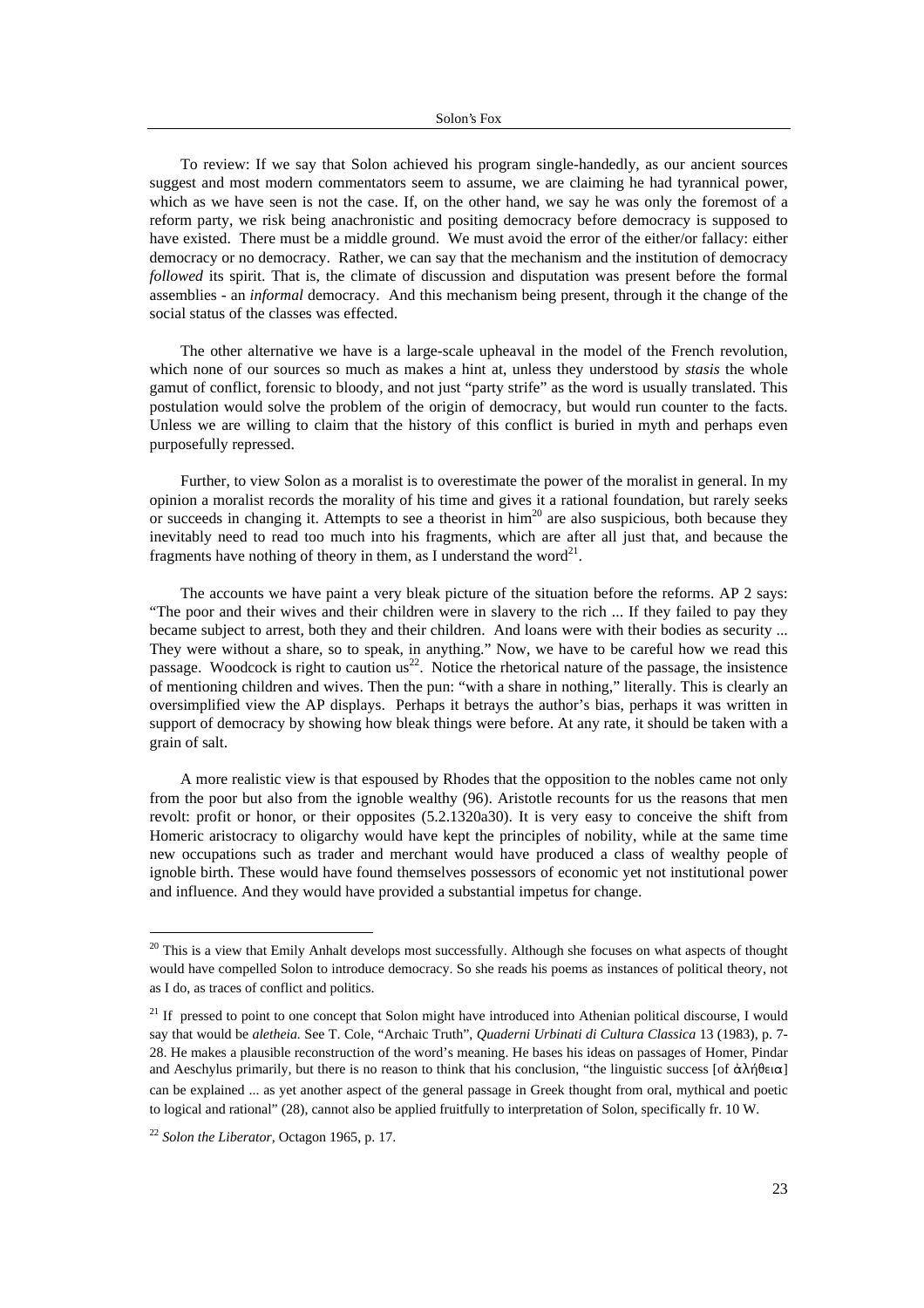Alex Gottesman

Given this unstable situation, I find it easier to see how Solon's poetry would have served a purpose. He needed support, because after all he was not a tyrant. And the banquets of the wealthy, both the noble and the ignoble, served as an ideal forum. It is the symposia, furthermore, that I would postulate as the cradles of democracy. Accordingly, fr. 11 W is a call for steadfastness, delivered within the political arena of these impromptu gatherings. We can view the famous image of Solon as a wolf (36.26-7) in similar interpretation. He says:

*Because* of [my enemies] *I steeled my heart,*

*and spun about like a wolf among a pack of dogs.*

Things are grim for him. He is losing the popular support that carried him to the archonship and accepted his new distribution of tribes. He needs to rally this support. How does he do this? By reminding his constituents of his accomplishments:

> *The black Earth, whose boundaries I pulled up, that were wounding her; before she was enslaved, now she is free* (36.5-7).

*I stood putting a mighty shield between both [rich and poor], not letting either prevail unjustly* (5.5-6).

But also by preaching their folly:

*You follow a fox's trail*

*because your mind is empty* (11.5-6).

*Place your great mind upon the middle way;*

*for we will not obey, nor will these things be favorable to you* (4c).

And by proposing an alternative:

*Eunomia makes all things favorable and well-ordered, it place fetters around the unjust; it smoothens the rough, ceases extravagance23, obscures hybris, prunes (?) the blossoming flowers of atê, straightens crooked judgments, calms boastful deeds, and ceases the deeds of strife*.

These poems would make no historical sense if written by a man who was chosen by two inimical sides to conciliate them and to give them new laws, raising one while diminishing the other. Rather, they give us an image of constant struggle between Solon, his enemies, but also his constituents. I think Oswyn Murray is mistaken when he interprets Solon as the figure of a lawgiver. He says: "The figure of the lawgiver is a response to this double need to curb the power of the aristocracy and maintain the force of customary law. The lawgiver was chosen from among the class

<sup>&</sup>lt;sup>23</sup> I am aware that  $\kappa$ όρος is translated "satiety," or "the insolence that is bread through satiety," but I think our "extravagance" captures the idea nicely. "Satiety," in my understanding of the English word, is not negative. "Luxury" or "extravagance" have the sense of fulness, with the implication of *over-*satiety.